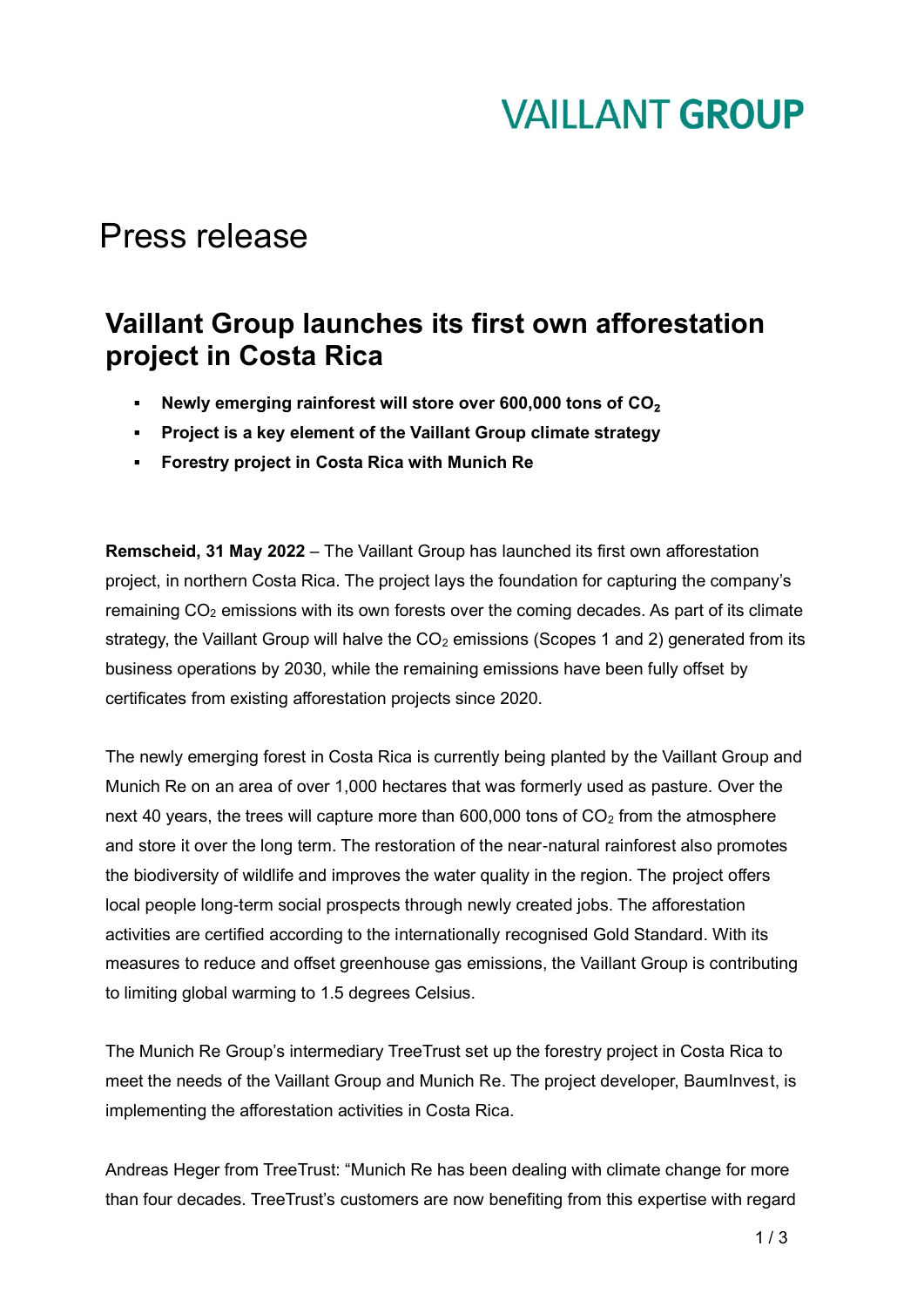# **VAILLANT GROUP**

to climate, risk management and structuring. We help companies choose a  $CO<sub>2</sub>$  forestry project – in a goal-oriented, time-efficient and transparent way. Supported by TreeTrust, the Vaillant Group has invested in the offsetting project in Costa Rica. It complements our customer's ambitious and long-term climate protection strategy with the highest standards."

"As our first own afforestation project, the project in Costa Rica is a core component of our climate strategy. It is certified according to the Gold Standard and meets our requirements for quality, safety and the long-term nature of a forestry project to offset unavoidable  $CO<sub>2</sub>$ emissions," says Claudia Altenrath, Head of Sustainability Management at the Vaillant Group.

#### **The climate strategy of the Vaillant Group**

The Vaillant Group pursues an ambitious, long-term climate strategy with the two pillars of reducing and offsetting  $CO<sub>2</sub>$  emissions. By 2030, the company will reduce its  $CO<sub>2</sub>$  emissions from business operations (Scopes 1 and 2) by 50 per cent compared to 2018, to less than 28,000 tons per year, through the use of electricity from renewable energy sources, efficiency measures in buildings and production, and a "green" vehicle fleet. The company offsets its remaining emissions through afforestation projects. Since 2020, the Vaillant Group has been acquiring CO<sub>2</sub> certificates from an existing Gold Standard-certified afforestation project in Panama to fully offset the greenhouse gas emissions from its operating business. The new afforestation project in Costa Rica will offset a significant proportion of the remaining  $CO<sub>2</sub>$ emissions in the Vaillant Group's own area of responsibility after 2030. The aim is to fully offset  $CO<sub>2</sub>$  emissions with certificates from our own afforestation projects that store greenhouse gases far beyond 2030.